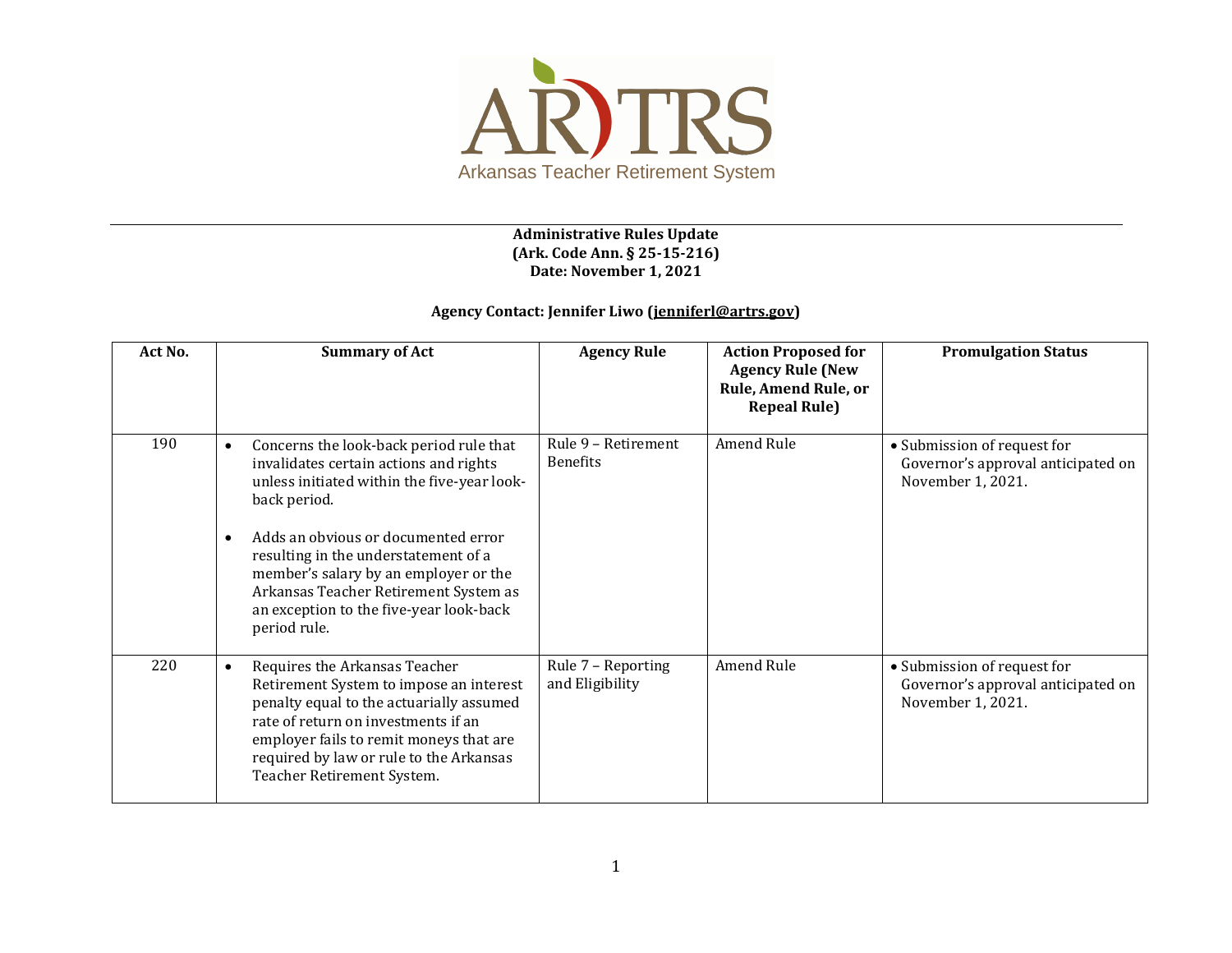

| 221 | Provides that the final average salary<br>$\bullet$<br>used in determining a member's benefit<br>shall be either that of the Arkansas<br>Teacher Retirement System or a<br>reciprocal system in which the member<br>has at least two (2) years of service<br>credit, whichever provides the highest<br>final average salary at the time of the<br>member's retirement. | Rule 7 - Reporting<br>and Eligibility            | Amend Rule        | • Submission of request for<br>Governor's approval anticipated on<br>November 1, 2021. |
|-----|------------------------------------------------------------------------------------------------------------------------------------------------------------------------------------------------------------------------------------------------------------------------------------------------------------------------------------------------------------------------|--------------------------------------------------|-------------------|----------------------------------------------------------------------------------------|
| 221 | Provides that the final average salary<br>$\bullet$<br>used in determining a member's benefit<br>shall be either that of the Arkansas<br>Teacher Retirement System or a<br>reciprocal system in which the member<br>has at least two (2) years of service<br>credit, whichever provides the highest<br>final average salary at the time of the<br>member's retirement. | Rule 10 - T-DROP and<br>Return to Service        | <b>Amend Rule</b> | • Submission of request for<br>Governor's approval anticipated on<br>November 1, 2021. |
| 223 | Clarifies deadlines concerning the<br>$\bullet$<br>application process for disability<br>retirement.<br>Provides that a member who applies for<br>$\bullet$<br>disability retirement may request a<br>second review if the medical committee<br>finds that the member is not qualified to<br>receive disability retirement benefits.                                   | Rule 9 - Retirement<br><b>Benefits</b>           | Amend Rule        | • Submission of request for<br>Governor's approval anticipated on<br>November 1, 2021. |
| 279 | Clarifies that one (1) of the two (2) active<br>$\bullet$<br>member trustees on the Board of<br>Trustees of the Arkansas Teacher                                                                                                                                                                                                                                       | Rule 4 - Election of<br><b>Board of Trustees</b> | Amend Rule        | • Submission of request for<br>Governor's approval anticipated on<br>November 1, 2021. |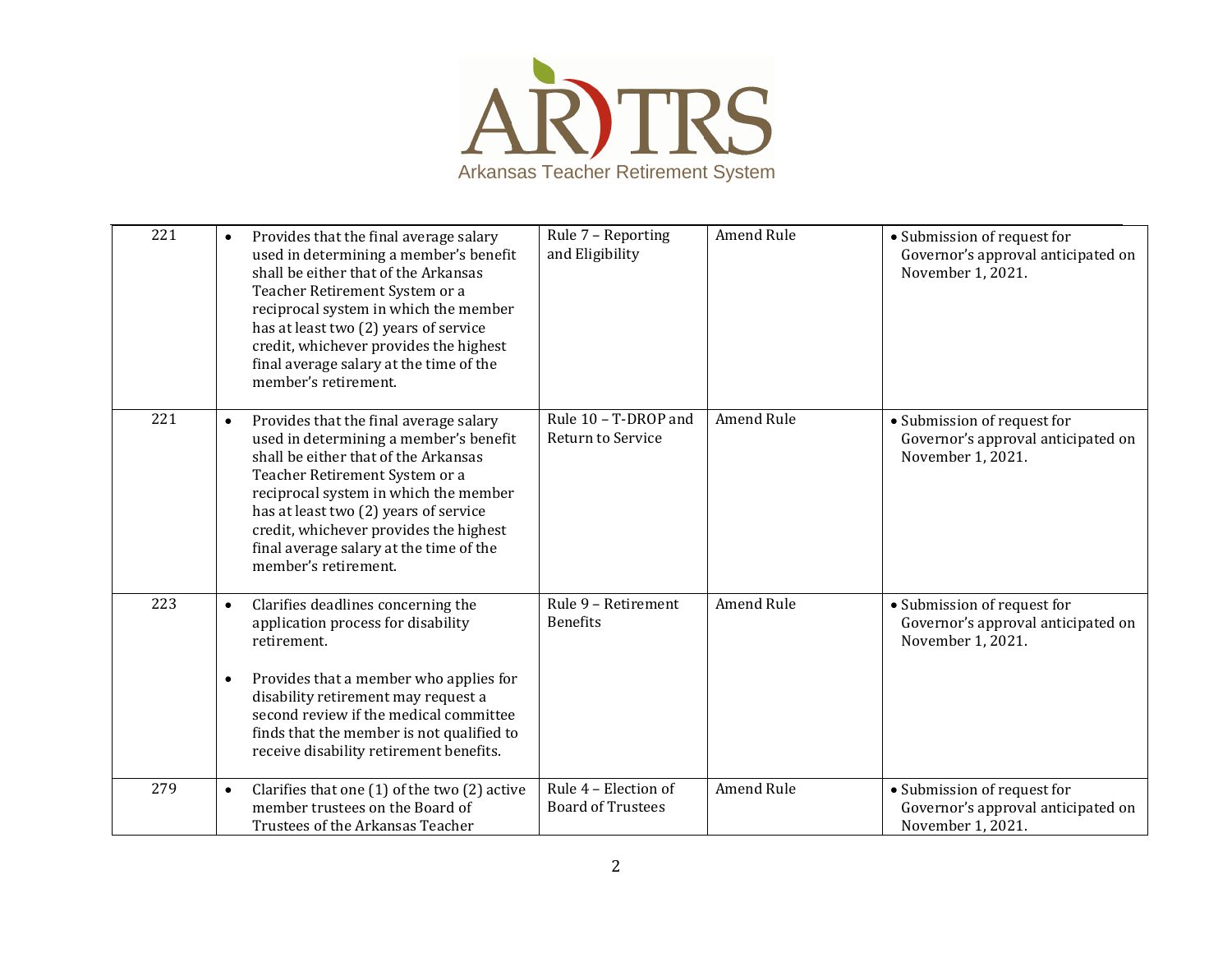

|     | Retirement System who are required to<br>be employed in a position requiring an<br>administrator's license shall be a<br>superintendent or an educational<br>cooperative director.<br>Changes "participating employer" to<br>$\bullet$<br>"employer" or "covered employer".                                                                                                                                                            |                                        |            |                                                                                        |
|-----|----------------------------------------------------------------------------------------------------------------------------------------------------------------------------------------------------------------------------------------------------------------------------------------------------------------------------------------------------------------------------------------------------------------------------------------|----------------------------------------|------------|----------------------------------------------------------------------------------------|
| 279 | Changes "participating employer" to<br>$\bullet$<br>"employer" or "covered employer".                                                                                                                                                                                                                                                                                                                                                  | Rule 6 - Membership                    | Amend Rule | • Submission of request for<br>Governor's approval anticipated on<br>November 1, 2021. |
| 279 | Amends the law to afford both active and<br>$\bullet$<br>inactive members the opportunity to<br>purchase domestic federal service that<br>may be credited as service under the<br>Arkansas Teacher Retirement System.<br>Changes "interest" to "regular interest"<br>$\bullet$<br>where appropriate.                                                                                                                                   | Rule $8$ – Purchases<br>and Refunds    | Amend Rule | • Submission of request for<br>Governor's approval anticipated on<br>November 1, 2021. |
| 279 | Provides that an annuity may begin<br>$\bullet$<br>earlier than July 1 if the Board of Trustees<br>of the Arkansas Teacher Retirement<br>System adopts by rule or resolution an<br>earlier beginning date for members<br>whose retirement will not result in a<br>reduction of classroom teachers and who<br>meet certain other requirements.<br>Changes "participating employer" to<br>$\bullet$<br>"employer" or "covered employer". | Rule 9 - Retirement<br><b>Benefits</b> | Amend Rule | • Submission of request for<br>Governor's approval anticipated on<br>November 1, 2021. |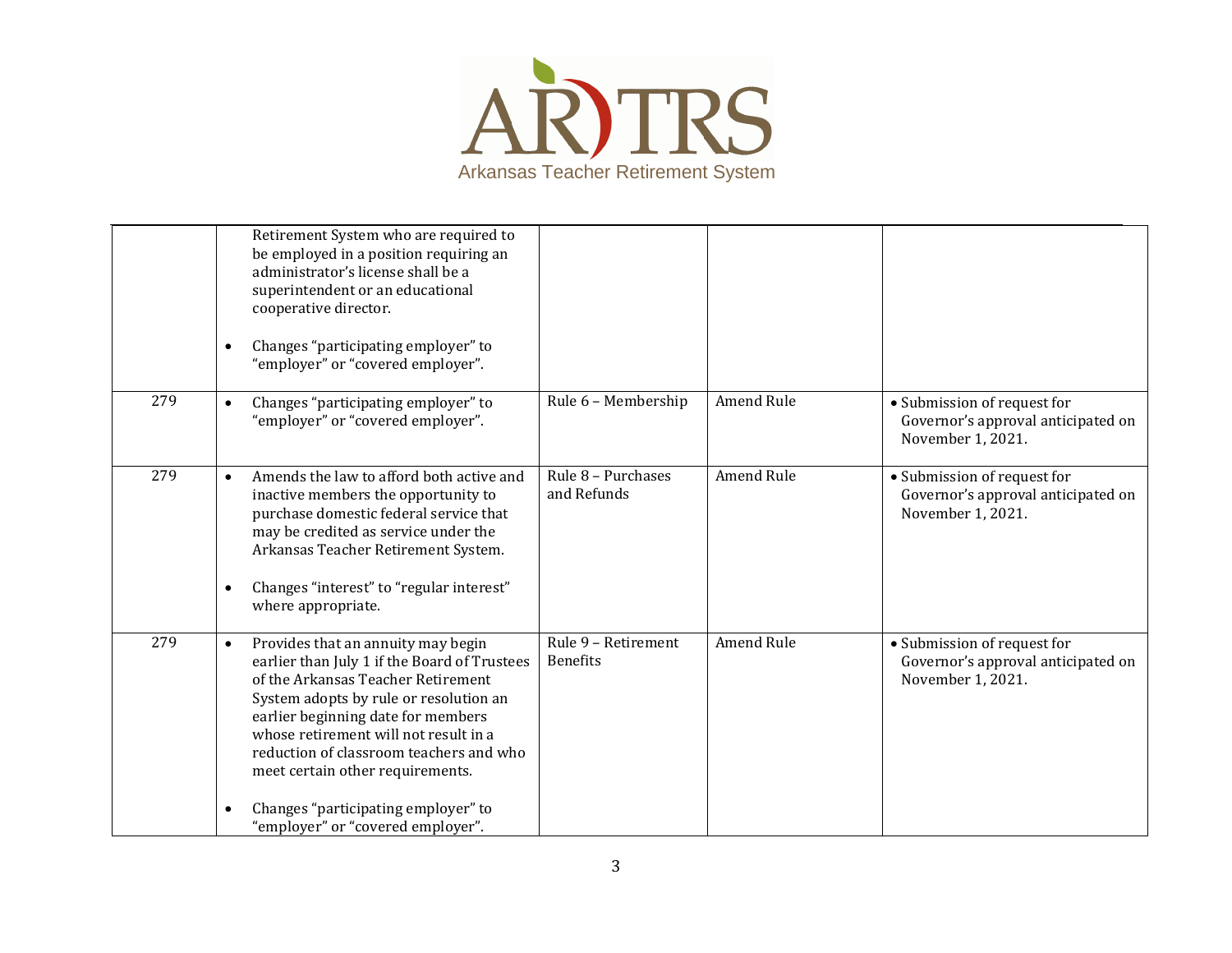

| 279 | Clarifies the law concerning plan interest<br>$\bullet$<br>rates applicable to Teacher Deferred<br>Retirement Option Plan accounts of<br>members.                                                                                                                             | Rule 10 - T-DROP and<br>Return to Service                      | Amend Rule        | • Submission of request for<br>Governor's approval anticipated on<br>November 1, 2021. |
|-----|-------------------------------------------------------------------------------------------------------------------------------------------------------------------------------------------------------------------------------------------------------------------------------|----------------------------------------------------------------|-------------------|----------------------------------------------------------------------------------------|
|     | Clarifies that the Board of Trustees of the<br>$\bullet$<br>Arkansas Teacher Retirement System<br>determines the plan interest rate<br>applicable to member accounts by<br>adopting fixed interest rates and variable<br>interest rates that shall apply in a fiscal<br>year. |                                                                |                   |                                                                                        |
|     | Clarifies that the Board of Trustees of the<br>$\bullet$<br>Arkansas Teacher Retirement System<br>may modify the fixed interest rate and<br>variable interest rate for subsequent<br>fiscal years.                                                                            |                                                                |                   |                                                                                        |
|     | Repeals the law requiring the balance in a<br>$\bullet$<br>member's Teacher Deferred Retirement<br>Option plan account to be distributed in<br>certain lump-sum and annuitized<br>percentages.                                                                                |                                                                |                   |                                                                                        |
| 279 | Clarifies the pro rata formula that is used<br>$\bullet$<br>to calculate a Teacher Deferred<br>Retirement Option Plan participant's<br>residue.                                                                                                                               | Rule 11 - Survivors<br>and Domestic<br><b>Relations Orders</b> | <b>Amend Rule</b> | • Submission of request for<br>Governor's approval anticipated on<br>November 1, 2021. |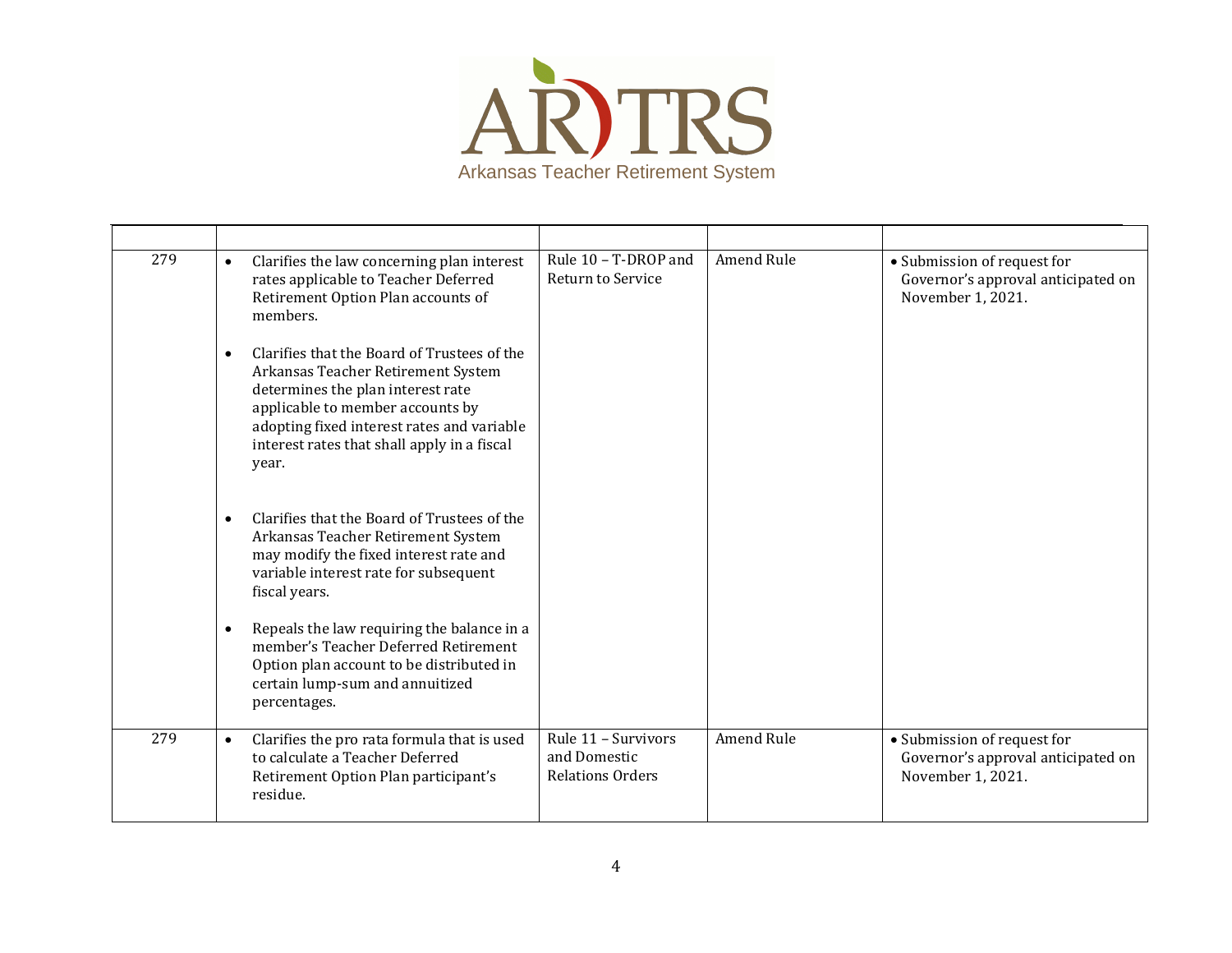

| 290 | $\bullet$              | Provides that "normal retirement age"<br>means at least sixty (60) years of age if<br>the member has a combined total of<br>thirty-eight (38) years or more of<br>credited service in the Arkansas Teacher<br>Retirement System, Teacher Deferred<br>Retirement Option Plan, or reciprocal<br>service with another eligible state<br>retirement system. | Rule 6 - Membership                   | Amend Rule        | • Submission of request for<br>Governor's approval anticipated on<br>November 1, 2021. |
|-----|------------------------|---------------------------------------------------------------------------------------------------------------------------------------------------------------------------------------------------------------------------------------------------------------------------------------------------------------------------------------------------------|---------------------------------------|-------------------|----------------------------------------------------------------------------------------|
| 427 | $\bullet$              | Clarifies when reciprocal service earned<br>from participation in an alternate<br>retirement plan may be established<br>under the Arkansas Teacher Retirement<br>System.                                                                                                                                                                                | Rule 6 - Membership                   | <b>Amend Rule</b> | • Submission of request for<br>Governor's approval anticipated on<br>November 1, 2021. |
| 443 | $\bullet$              | Provides that an active member whose<br>status changes from nonteacher to<br>administrator or from nonteacher to<br>teacher status under a contract for at<br>least one hundred eighty-five (185) days<br>shall become a contributory member of<br>the Arkansas Teacher Retirement System.                                                              | Rule 6 - Membership                   | Amend Rule        | • Submission of request for<br>Governor's approval anticipated on<br>November 1, 2021. |
| 691 | $\bullet$<br>$\bullet$ | Amends the definition of "employee" to<br>clarify when youth participants in<br>summer work programs are not<br>considered "employees" under the<br>Arkansas Teacher Retirement System.<br>Provides that covered employers who act                                                                                                                      | Rule 7 - Reporting<br>and Eligibility | <b>Amend Rule</b> | • Submission of request for<br>Governor's approval anticipated on<br>November 1, 2021. |
|     |                        | as a pass-through fiscal agent are not<br>required to report youth participants                                                                                                                                                                                                                                                                         |                                       |                   |                                                                                        |